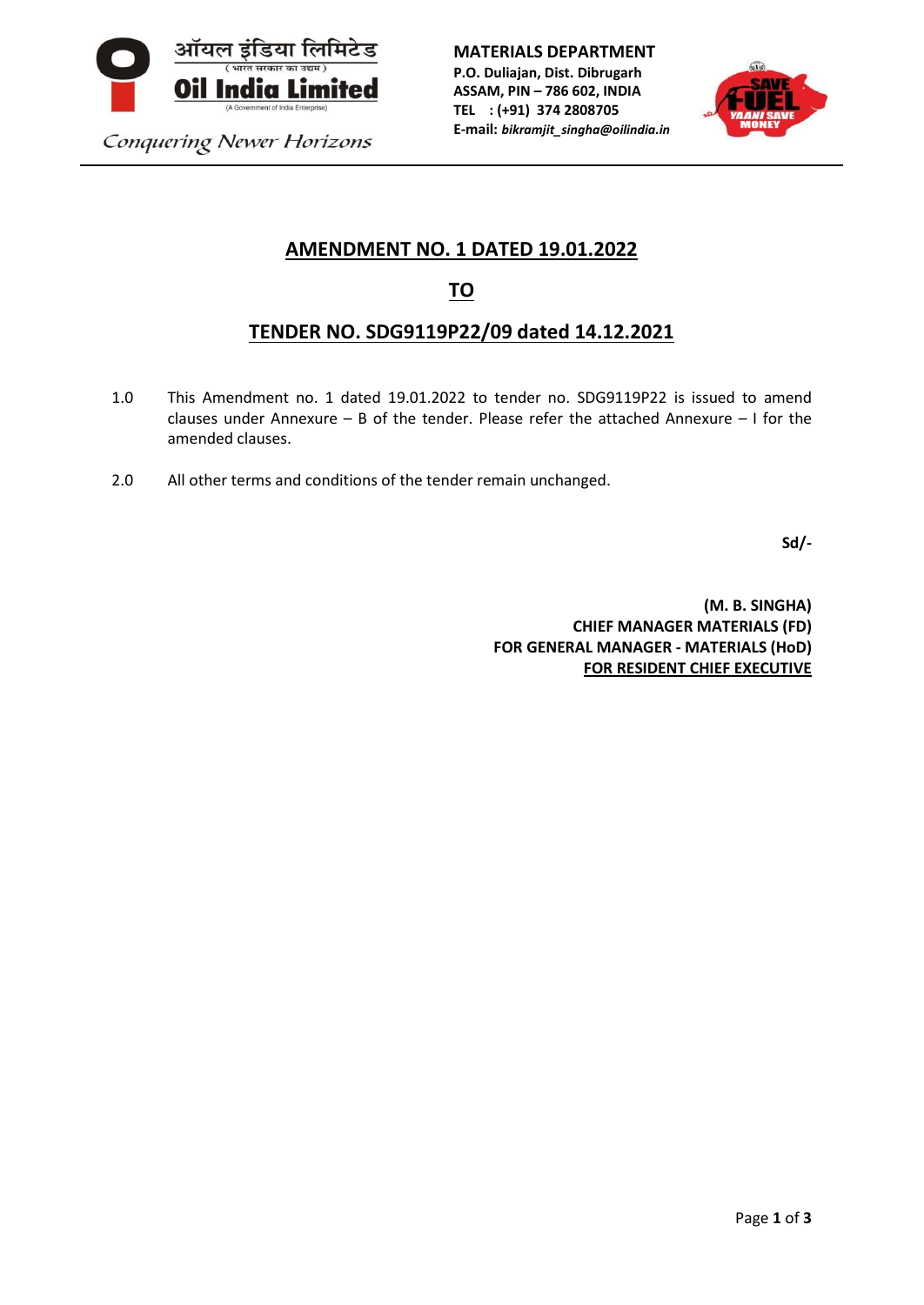# **ANNEXURE – I**

#### **AMENDMENT NO. 1 DATED 19.01.2022 OF TENDER NO. SDG9119P22/09 DATED 14.12.2021**

| SI.<br>No.     | Clause no.                          | <b>Description</b>                                                                                                                                                                                                                                                                                                                       | <b>Updates</b>                                                                                                                                                                                                                                                                                                                     |
|----------------|-------------------------------------|------------------------------------------------------------------------------------------------------------------------------------------------------------------------------------------------------------------------------------------------------------------------------------------------------------------------------------------|------------------------------------------------------------------------------------------------------------------------------------------------------------------------------------------------------------------------------------------------------------------------------------------------------------------------------------|
| $\mathbf{1}$   | Annexure-B,<br>Clause No: - 1.4.1.2 | Technology: Fast Acquisition, High Signal to Noise Ratio,<br>Excellent Tracking Efficiency (Even in adverse conditions),<br>Inbuilt monitoring of ambiguities, Inbuilt Multipath mitigation,<br>Interference resistant, Tilt compensation.                                                                                               | Technology: Fast Acquisition, High Signal to Noise Ratio,<br>Excellent Tracking Efficiency (Even in adverse conditions), Inbuilt<br>monitoring of ambiguities, Inbuilt Multipath mitigation,<br>Interference resistant, Tilt compensation minimum 15° (fifteen<br>degrees).                                                        |
| $\overline{2}$ | Annexure-B,<br>Clause No: -1.4.3.2  | Operating System: Windows 10/Android. Min. 1GB RAM                                                                                                                                                                                                                                                                                       | Operating System: Windows 10/Android 10 or Higher version.<br>Minimum 4GB RAM or higher.                                                                                                                                                                                                                                           |
| 3              | Annexure-B,<br>Clause No: - 1.4.4.1 | Operational Temp.: -300C to +600C or better                                                                                                                                                                                                                                                                                              | Operational Temp.: -30°C to +60°C or better (Minus Thirty<br>degree celcius to Plus Sixty degree celcius or better)"                                                                                                                                                                                                               |
| 4              | Annexure-B,<br>Clause No: - 1.4.4.2 | Storage Temp.: -400C to +600C or better                                                                                                                                                                                                                                                                                                  | Storage Temp.: -40°C to +60°C or better (Minus Forty degree<br>celcius to Plus Sixty degree celcius or better)                                                                                                                                                                                                                     |
| 5              | Annexure-B,<br>Clause No: - 1.4.5.1 | Graphics:<br>Graphics One Onboard Software should be offered with each<br>RTK DGPS Unit. Graphics representation of Points, Lines and<br>Areas in real time. Application Result Plots. Back ground map,<br>Topology sharing and multiple feature data collection must be<br>possible in the controller in the field itself in real time. | Graphics:<br>One(1) Onboard Software should be offered with each RTK<br>DGPS Unit. Graphics representation of Points, Lines and Areas in<br>real time. Application Result Plots. Back ground map, Topology<br>sharing and multiple feature data collection must be possible in<br>the controller in the field itself in real time. |
| 6              | Annexure-B,<br>Clause No: - I.4.6   | RADIO MODEM<br>4(Four) 35W UHF External High Power Radio Modem should be<br>offered and also each RTK DGPS unit should be equipped with<br>internal radio modem (Min. 1W). Each external radio should be<br>equipped with a 10m. Antenna Mast., cable, Antenna<br>adapters, power source and data cables etc.                            | RADIO MODEM<br>4(Four) 35W UHF External High Power Radio Modem should be<br>offered and also each RTK DGPS unit should be equipped with<br>internal radio modem (Min. 1W). Each external radio should be<br>equipped with a 10m Antenna Mast, cable, Antenna adapters,<br>power source and data cables etc.                        |
| $\overline{7}$ | Annexure-B,<br>Clause No: - II.2.0  | Total 5(five) Nos. of PC along with double sided A4 laser<br>printers and 2(two) Nos. of A3 Multi-Functional Printer should<br>be offered.                                                                                                                                                                                               | Total 5(five) Nos. of PC along with 5(five) nos. of A4 laser<br>printers and 2(two) Nos. of A3 Multi-Functional Printer should<br>be offered.                                                                                                                                                                                      |